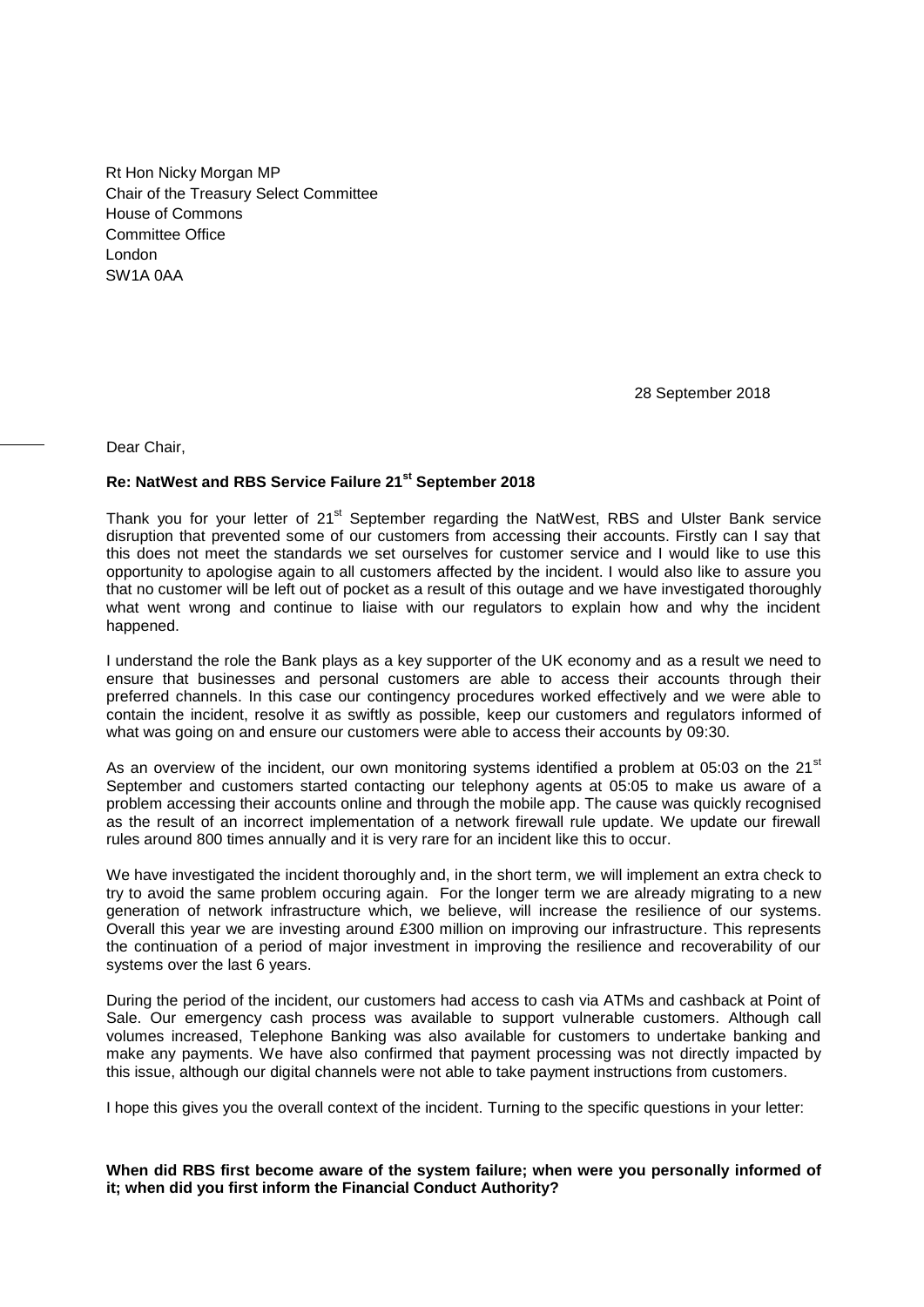Our own monitoring systems identified a problem at 05:03 on the 21 $^{\rm st}$  September and customers started contacting our telephony agents at 05:05. After initial investigations by onsite technicians, senior managers within our Technology Services area were informed around 25 minutes later, and our Chief Administration Officer, Simon McNamara, was advised at 06.31 and I was informed at 07.01. The Financial Conduct Authority was informed verbally at 08:30 and this was followed up with a written notification, after which there was regular dialogue between both parties. A PSD2 report was submitted to the FCA at 09:18 and after further calls, another written update was provided to the FCA at 14:51 which contained high level information about the incident trigger, root causes and recovery actions. We also contacted the PRA at 08:30 verbally and then followed up with an e-mail and we also contacted our regulators in Jersey, Guernsey, Isle of Man and Gibraltar at around 09:00 with subsequent updates. The Central Bank of Ireland was also contacted by Ulster Bank Regulatory Affairs at 08:11.

# **For how long was RBS aware of the system failure before issuing its first public statement on the incident? What subsequent steps did you take to inform customers about the incident and its impact on them?**

Our telephony agents were on hand to help customers throughout the incident and our first public statement was issued at 06:30, when we updated our service status pages for eBanking and Mobile Banking. This was followed by a blanket tweet which was issued at 07:00. Both statements identified alternative services to support impacted customers.

### **What services were unavailable, either wholly or partially, as a result of the failure, and for how many hours in each case?**

The primary customer facing services affected were Mobile Banking, eBanking (online banking) and Bankline (our business online banking system). They were unavailable for around four and a half hours. In addition to the above a number of other websites and internal systems were also impacted. These include Open Banking, New Bankline, Bankline Direct & Exchange and Customer Account Opening. See Appendix for more details.

# **How many and what proportion of (a) business and (b) personal accounts were affected?**

Because this was not an intermittent problem, all our customers attempting to use the impacted services were potentially affected. We estimate, based on normal usage patterns, that:

a) in the region of 60,000 Bankline (Business user) logins would also typically have occurred during the impacted period and

b) the volume of requested logins for Mobile and Online Banking during this period would typically have been nearly 2,000,000.

# **In your assessment, has the risk of fraud to customers been raised as a result of this incident? If so, what have you done to highlight this risk to customers?**

When an incident like this occurs our contingency planning ensures that we continue to monitor fraud risk. However it does take slightly longer and resulted in referred customer accounts being blocked until they had been reviewed and authenticity established. This prevents fraud but regretably inconveniences affected customers until the blocked transactions are cleared, where appropriate. This issue affected around 2,000 customers. Our emergency cash service was available to support these customers during the period affected.

# **What arrangements have you put in place to compensate customers who have lost out as a result of this failure? How, in particular, do you intend to deal with consequential loss claims from business customers?**

We have been very public about the fact that no customers will be left out of pocket as a result of this issue. Given that all recovery actions to restore service were completed at 09:31, and the fact we have confirmed that no payment deadlines were missed, we believe it unlikely that there has been any consequential loss. However I would like to take this opportunity to, once again, communicate to our customers that if any of them were left out of pocket we will look into compensating them.

#### **What was the cause of the service failure? Are you completely confident that the causes have been addressed, and that your services are now working as they should?**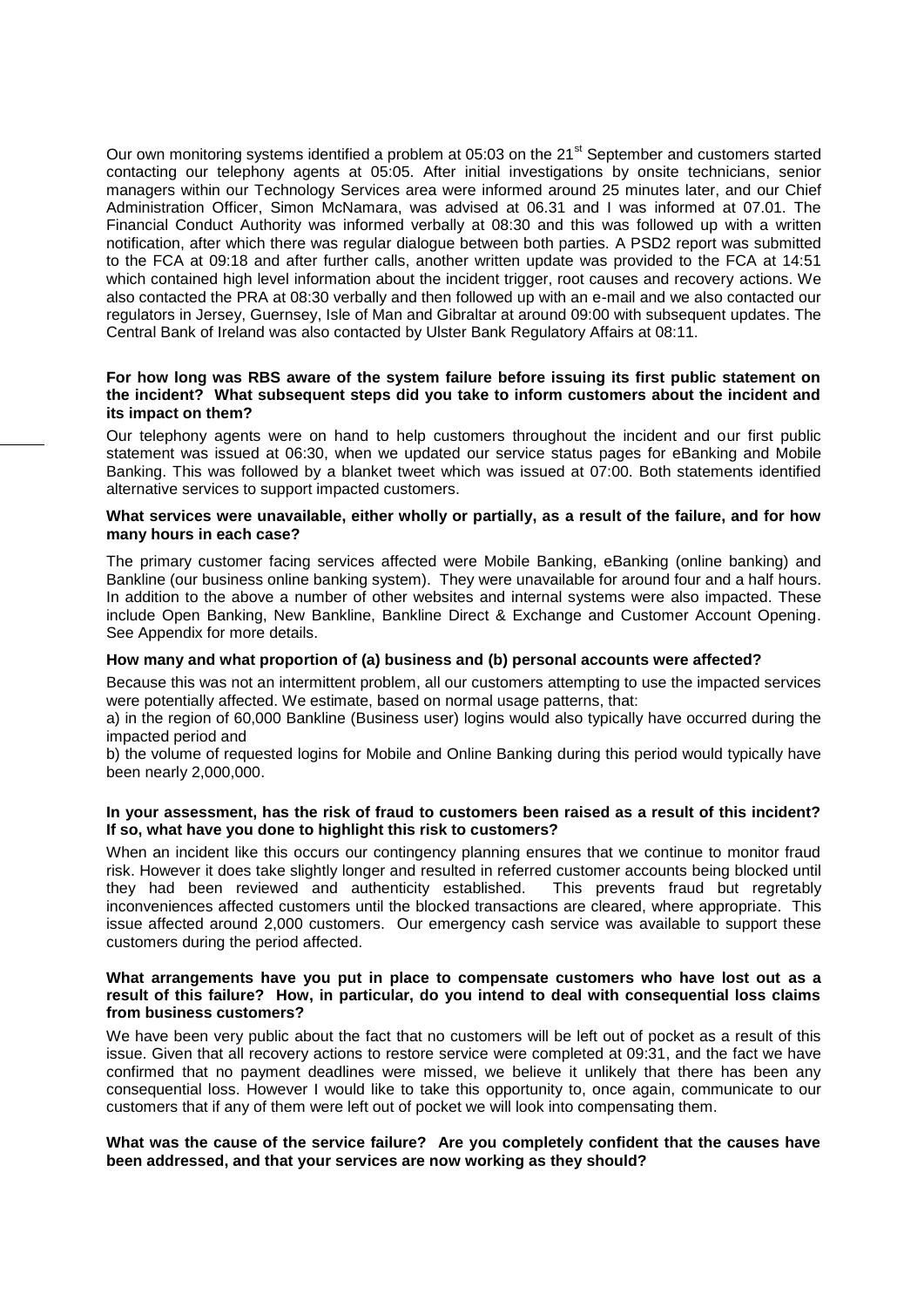The root cause of this incident was the incorrect implementation of a network firewall rule update. Once this was identified as being the cause of the issue, the change we had made was reversed and the impacted services were restored.

# **What controls were in place to mitigate against such a failure, and why did these controls fail to prevent the failure?**

We have a primary and secondary peer review control for all network firewall changes. In this case both the reviews incorrectly concluded that the change to be implemented was valid, and would not cause any negative impacts. Therefore, the implementation was progressed. We have investigated the incident thoroughly and, in the short term, we are implementing an additional check to try to avoid the same problem occuring again.

#### **What steps will you be taking to ensure such similar system failures do not happen again?**

For the longer term we are already migrating to a new generation of network infrastructure which, we believe, will increase the resilience of our systems. Overall this year we are investing around £300 million on improving our infrastructure and the resilience of our systems. In the immediate term we will implement an additional check in the end to end process for firewall rule changes.

# **What discussions have you had with the Financial Conduct Authority regarding the incident?**

As outlined above we notified the Financial Conduct Authority verbally at 08:30 and communications were ongoing during Friday 21<sup>st</sup> September. We provided similar updates to our other regulators including the Prudential Regulation Authority and regulators in Jersey, Guernsey, Isle of Man and Gibraltar. The Central Bank of Ireland was also contacted by Ulster Bank Regulatory Affairs at 08:11.

As is common practice, these notifications are co-ordinated by our Corporate Governance and Regulatory Affairs team who will continue to liaise with regulators to ensure any follow-up information is made available.

I hope this provides you with answers to your questions. We will provide the PRA with a comprehensive account of the incident, as well as summarising the steps we are taking to minimise the risk associated with changing our systems. We continually add new functionality and innovative digital capability to support our customers. This generates over 73,000 technical changes, required to both maintain and improve our systems every year and only 0.04% of these result in any unplanned impact to the continuity of our service to customers.

However that does not detract from the fact that we let our customers down for a period of time and I would once again like to apologise to our customers for any inconvenience caused. I hope my answers show that we responded quickly and thoroughly to the incident and managed to restore full banking facilities by 09:30, while also keeping our regulators and customers informed of what was going on.

As finance becomes increasingly digital as a result of consumer demand, we will continue to invest in, improve and build the resilience of our systems. We hold ourselves to high standards when it comes to customer service and while we may not always get it right, we will always strive to ensure we react to problems when they occur in an efficient and professional way.

Yours sincerely,

Pass Meson

**Ross McEwan, Chief Executive Officer**